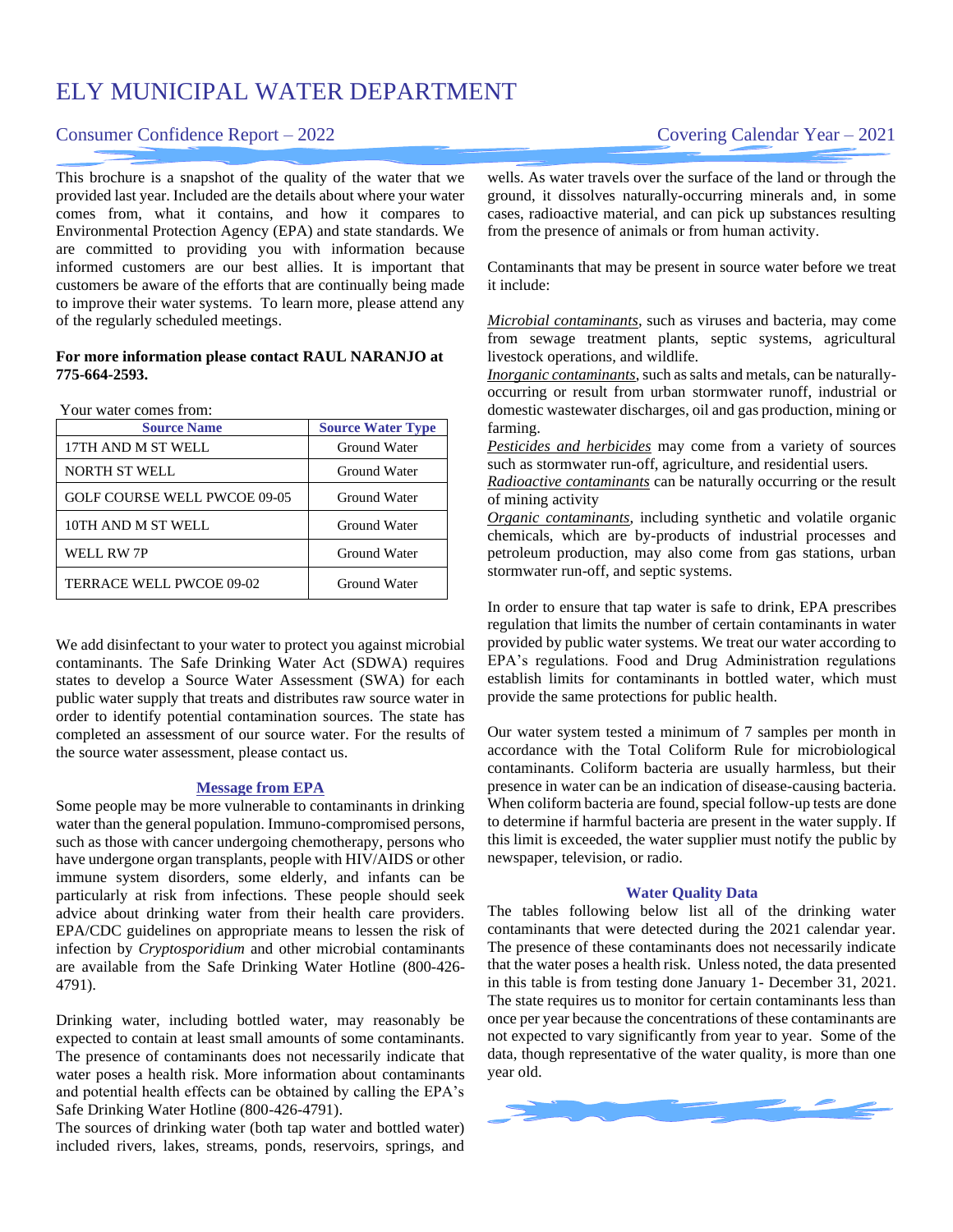### **Terms & Abbreviations**

**Maximum Contaminant Level Goal (MCLG):** the "Goal" is the level of a contaminant in drinking water below which there is no known or expected risk to human health. MCLG's allow for a margin of safety.

**Maximum Contaminant Level (MCL):** the "Maximum Allowed" MCL is the highest level of a contaminant that is allowed in drinking water. MCL's are set as close to the MCLG's as feasible using the best available treatment technology.

Action Level (AL): the concentration of a contaminant that, if exceeded, triggers treatment or other requirements that a water system must follow.

**Treatment Technique (TT):** a treatment technique is a required process intended to reduce the level of a contaminant in drinking water. **Maximum Residual Disinfectant Level (MRDL):** the highest level of a disinfectant allowed in drinking water. There is convincing evidence that addition of a disinfectant is necessary for control of microbial contaminants.

**Maximum Residual Disinfectant Level Goal (MRDLG):** the level of a drinking water disinfectant below which there is no known or expected risk to health. MRDLG's do not reflect the benefits of the use of disinfectants to control microbial contaminants.

**Non-Detects (ND):** laboratory analysis indicates that the constituent is not present.

**Parts per Million (ppm)** or milligrams per liter (mg/l)

**Parts per Billion (ppb)** or micrograms per liter ( $\mu$ g/l)

**Picocuries per Liter (pCi/L):** picocuries per liter is a measure of the radioactivity in water.

**Millirems per Year (mrem/yr):** measure of radiation absorbed by the body.

**Million Fibers per Liter (MFL):** million fibers per liter is a measure of the presence of asbestos fibers that are longer than 10 micrometers.

**Nephelometric Turbidity Unit (NTU):** nephelometric turbidity unit is a measure of the clarity of water. Turbidity in excess of 5 NTU is just noticeable to the average person.

# **Testing Results for ELY MUNICIPAL WATER DEPARTMENT**

| <b>Microbiological</b>                                   | tesul |  |  | l'vnical Source |
|----------------------------------------------------------|-------|--|--|-----------------|
| No Detected Results were Found in the Calendar Year 2021 |       |  |  |                 |

| <b>Disinfection By-Products</b> | <b>Monitoring</b><br>Period | <b>RAA</b> | <b>Range</b>  | Unit | <b>MCL</b> | <b>MCLG</b> | <b>Typical Source</b>                        |
|---------------------------------|-----------------------------|------------|---------------|------|------------|-------------|----------------------------------------------|
| <b>TTHM</b>                     | 2021                        |            | $0.52 - 0.59$ | ppb  | 80         |             | By-product of drinking water<br>chlorination |

| <b>Lead and</b><br><b>Copper</b> | <b>Date</b>   | $90TH$ Percentile |            | Unit | AL  | <b>Sites</b><br><b>Over AL</b> | <b>Typical Source</b>                                                                                            |
|----------------------------------|---------------|-------------------|------------|------|-----|--------------------------------|------------------------------------------------------------------------------------------------------------------|
| <b>COPPER</b>                    | $2017 - 2019$ | 0.067             | $0 - 0.53$ | ppm  | 1.3 |                                | Corrosion of household plumbing<br>systems; Erosion of natural<br>deposits; Leaching from wood<br>preservatives. |
| <b>LEAD</b>                      | $2017 - 2019$ |                   | $0 - 9.4$  | ppb  | 15  | $\theta$                       | Corrosion of household plumbing<br>systems; Erosion of natural<br>deposits.                                      |

| <b>Regulated Contaminants</b> | <b>Collection</b><br><b>Date</b> | <b>Highest</b><br><b>Value</b> | <b>Range</b> | Unit | <b>MCL</b> | <b>MCLG</b> | <b>Typical Source</b>                                                                                            |
|-------------------------------|----------------------------------|--------------------------------|--------------|------|------------|-------------|------------------------------------------------------------------------------------------------------------------|
| <b>ARSENIC</b>                | 12/9/2021                        | 4.7                            | $0 - 4.7$    | ppb  | 10         |             | Erosion of natural deposits;<br>Runoff from orchards; Runoff<br>from glass and electronics<br>production wastes. |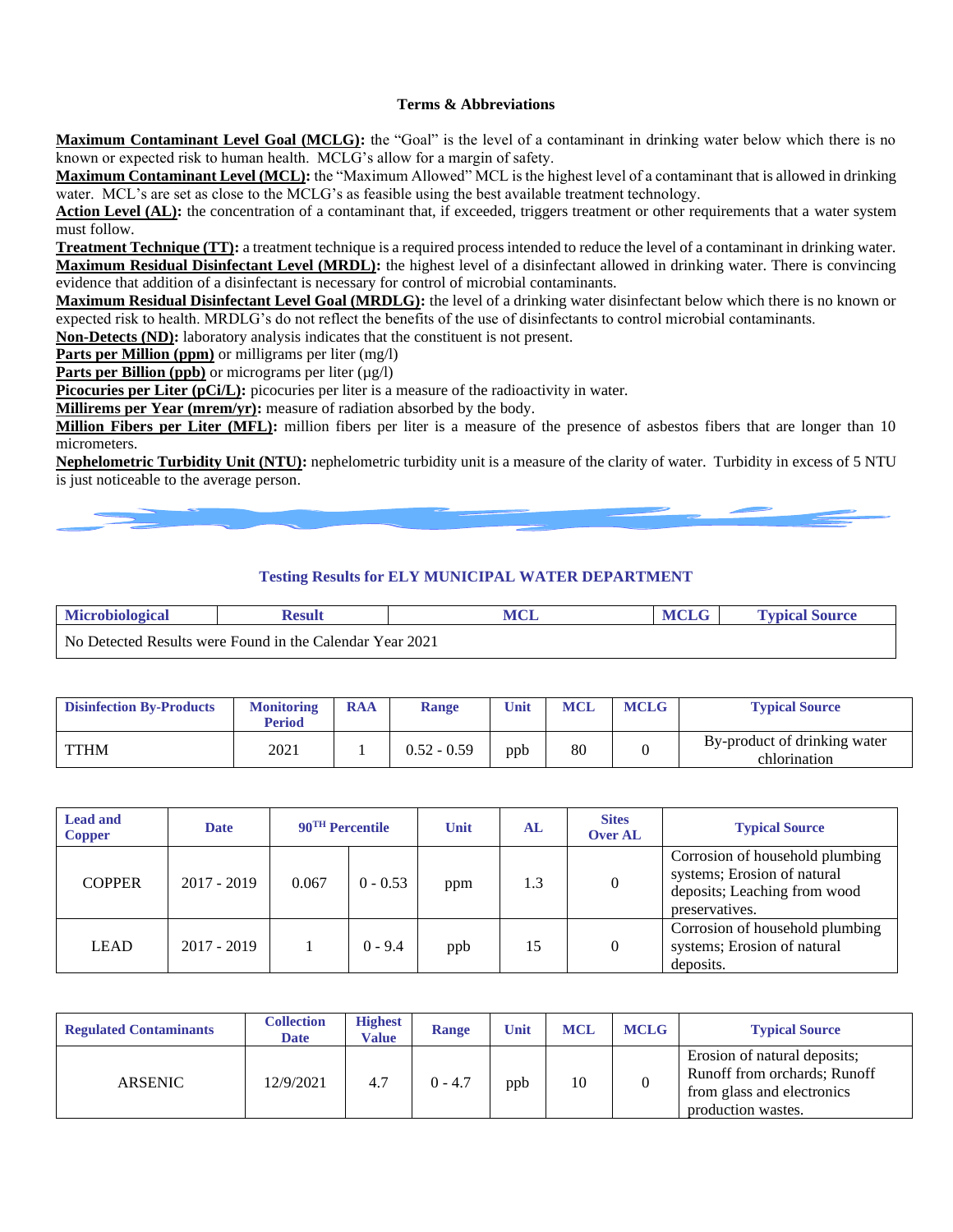| <b>Regulated Contaminants</b>        | <b>Collection</b><br><b>Date</b> | <b>Highest</b><br><b>Value</b> | Range             | Unit | <b>MCL</b> | <b>MCLG</b>  | <b>Typical Source</b>                                                                                     |
|--------------------------------------|----------------------------------|--------------------------------|-------------------|------|------------|--------------|-----------------------------------------------------------------------------------------------------------|
| <b>BARIUM</b>                        | 11/8/2018                        | 0.13                           | $0.081 -$<br>0.13 | ppm  | 2          | 2            | Discharge of drilling wastes;<br>Discharge from metal refineries;<br>Erosion of natural deposits.         |
| DI(2-ETHYLHEXYL)<br><b>PHTHALATE</b> | 12/22/2021                       | 1.6                            | $0 - 1.6$         | ppb  | 6          | $\mathbf{0}$ | Discharge from rubber and<br>chemical factories                                                           |
| <b>NITRATE</b>                       | 3/25/2021                        | 3.8                            | $0.41 - 3.8$      | ppm  | 10         | 10           | Runoff from fertilizer use;<br>Leaching from septic tanks,<br>sewage; Erosion of natural<br>deposits.     |
| <b>PICLORAM</b>                      | 12/9/2021                        | 0.38                           | $0.28 -$<br>0.38  | ppb  | 500        | 500          | Herbicide runoff                                                                                          |
| <b>SELENIUM</b>                      | 11/8/2018                        | 6.4                            | $0 - 6.4$         | ppb  | 50         | 50           | Discharge from petroleum and<br>metal refineries; Erosion of<br>natural deposits; Discharge from<br>mines |

| <b>Radionuclides</b>                    | <b>Collection</b><br><b>Date</b> | <b>Highest</b><br><b>Value</b> | <b>Range</b> | Unit      | <b>MCL</b> | <b>MCLG</b> | <b>Typical Source</b>                     |
|-----------------------------------------|----------------------------------|--------------------------------|--------------|-----------|------------|-------------|-------------------------------------------|
| <b>COMBINED RADIUM</b><br>(-226 & -228) | 9/10/2020                        | 0.7                            | $0 - 0.7$    | pCi/L     | 5.         | $\theta$    | Erosion of natural deposits               |
| <b>COMBINED URANIUM</b>                 | 11/8/2018                        | 2.4                            | $0 - 2.4$    | $\mu$ g/L | 30         | $\theta$    | Erosion of natural deposits               |
| GROSS ALPHA, INCL.<br>RADON & U         | 10/8/2020                        | 4                              | $0 - 4$      | pCi/L     | 15         | 0           | Decay of natural and man-made<br>deposits |

| <b>Secondary Contaminants</b> | <b>Collection Date</b> | <b>Highest</b><br><b>Value</b> | <b>Range</b>  | Unit | <b>SMCL</b> | <b>MCLG</b> |
|-------------------------------|------------------------|--------------------------------|---------------|------|-------------|-------------|
| <b>CHLORIDE</b>               | 12/9/2021              | 39                             | $4.4 - 39$    | mg/L | 400         |             |
| <b>IRON</b>                   | 3/25/2021              | 1.7                            | $0 - 1.7$     | mg/L | 0.6         |             |
| <b>MAGNESIUM</b>              | 12/9/2021              | 45                             | $12 - 45$     | mg/L | 150         |             |
| pH                            | 12/9/2021              | 7.98                           | $7.54 - 7.98$ | pH   | 8.5         |             |
| <b>SODIUM</b>                 | 12/9/2021              | 22                             | 22            | mg/L | 200         | 20          |
| <b>SULFATE</b>                | 12/9/2021              | 38                             | $11 - 38$     | mg/L | 500         |             |
| <b>TDS</b>                    | 12/9/2021              | 400                            | $140 - 400$   | mg/L | 1000        |             |
| <b>ZINC</b>                   | 12/9/2021              | 0.023                          | $0 - 0.023$   | mg/L | 5           |             |

# **Health Information About Water Quality**

**Your water meets the EPA's standard for Lead**. If present at elevated levels, however, this contaminant can cause serious health problems, especially for pregnant women and young children. Lead in drinking water is primarily from materials and components associated with service lines and home plumbing. Your Water System is responsible for providing high quality drinking water, but cannot control the variety of materials used in plumbing components. When your water has been sitting for several hours, you can minimize the potential for lead exposure by flushing your tap for 30 seconds to 2 minutes before using water for drinking or cooking. If you are concerned about lead in your drinking water, you may wish to have your water tested. Information on lead in drinking water, testing methods, and steps you can take to minimize exposure is available from the Safe Drinking Water Hotline or at [http://www.epa.gov/safewater/lead.](about:blank)